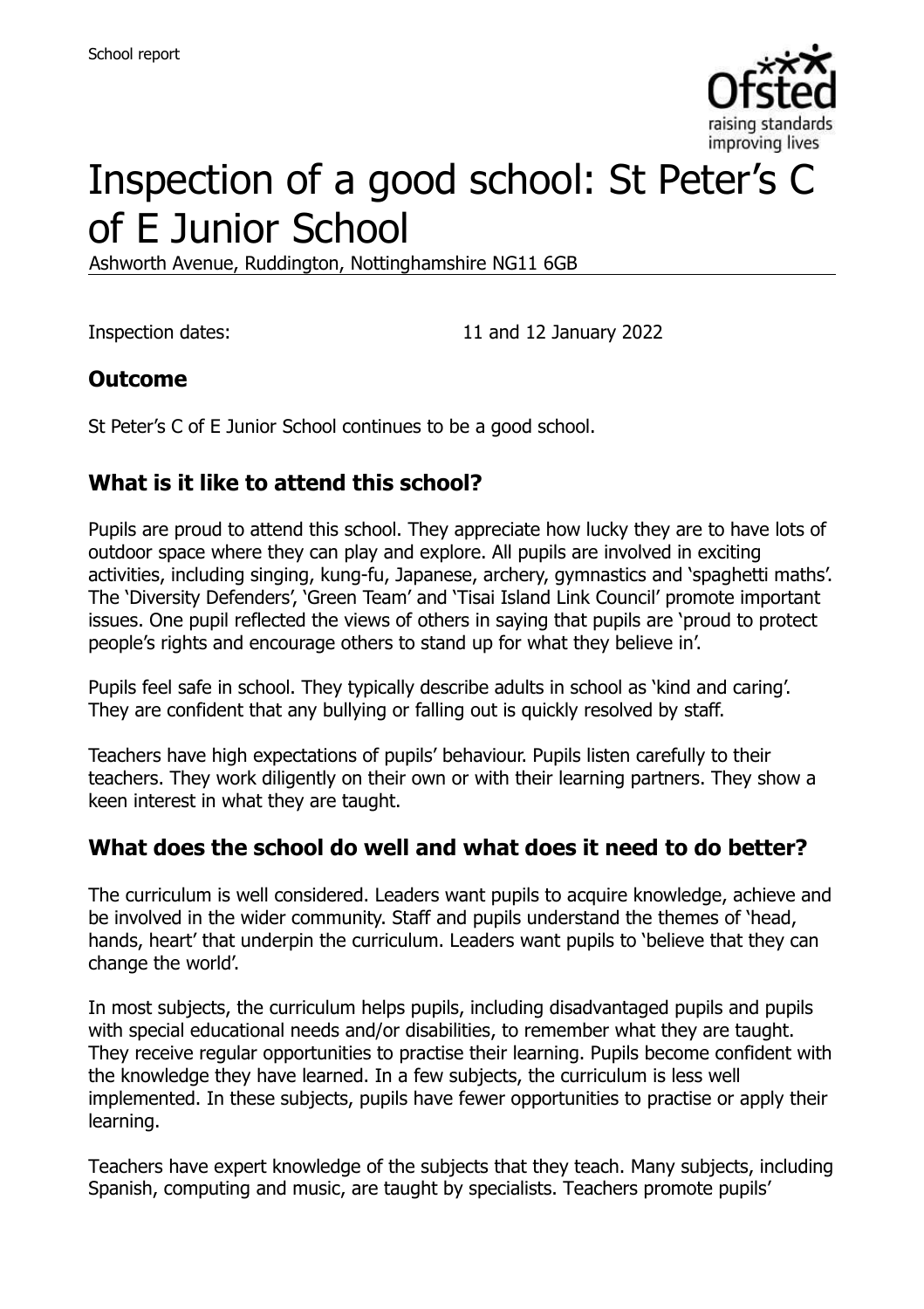

understanding because they explain things clearly. They have the expertise to resolve any confusion or misconceptions.

Reading is a high priority. The new approach to reading is having a significant impact. A greater number of pupils are now able to read with confidence and fluency. Pupils who have fallen behind are quickly identified. They receive expert phonics teaching. They swiftly develop the knowledge needed to become more confident readers.

The love of reading is expertly promoted. Pupils have access to high-quality texts of different genres. They read many authors, including those from different countries and cultures. Reading at home is encouraged and rewarded. Pupils enjoy the exciting events, such as the recent 'campfire' reading. They gathered outdoors to hear stories as they sat around a campfire sipping hot chocolate with marshmallows. One pupil described how reading can 'allow you to lose track of time and immerse yourself into a different world'. This comment was typical of pupils' enthusiasm for reading.

The school's work to promote pupils' personal development is a strength. Pupils are involved in a range of activities in the community. They take pride in helping others, for example by fundraising. Pupils appreciate the many opportunities that school gives them to be active, well-rounded citizens.

Governors work well with leaders to ensure that the school continues to offer a good quality of education. They know the school's strengths and weaknesses well.

Staff said that leaders are considerate of their workload. Leaders and staff are extremely proud of their school.

### **Safeguarding**

The arrangements for safeguarding are effective.

The school has a strong culture of safeguarding and care. Pupils feel able to approach staff if they have worries or need help. All staff are vigilant. They check to ensure pupils' safety. The most vulnerable pupils receive expert support. Leaders involve external agencies and escalate their concerns when they need to.

The school offers many activities for staff, pupils and parents to learn about and support pupils' welfare, including support for mental health and well-being.

Safeguarding records, including the school's single central register of staff, are well maintained. Recruitment procedures are robust.

### **What does the school need to do to improve?**

# **(Information for the school and appropriate authority)**

In a few subjects, pupils have insufficient opportunity to consolidate and apply their learning. This means that some pupils lack the confidence to use what they have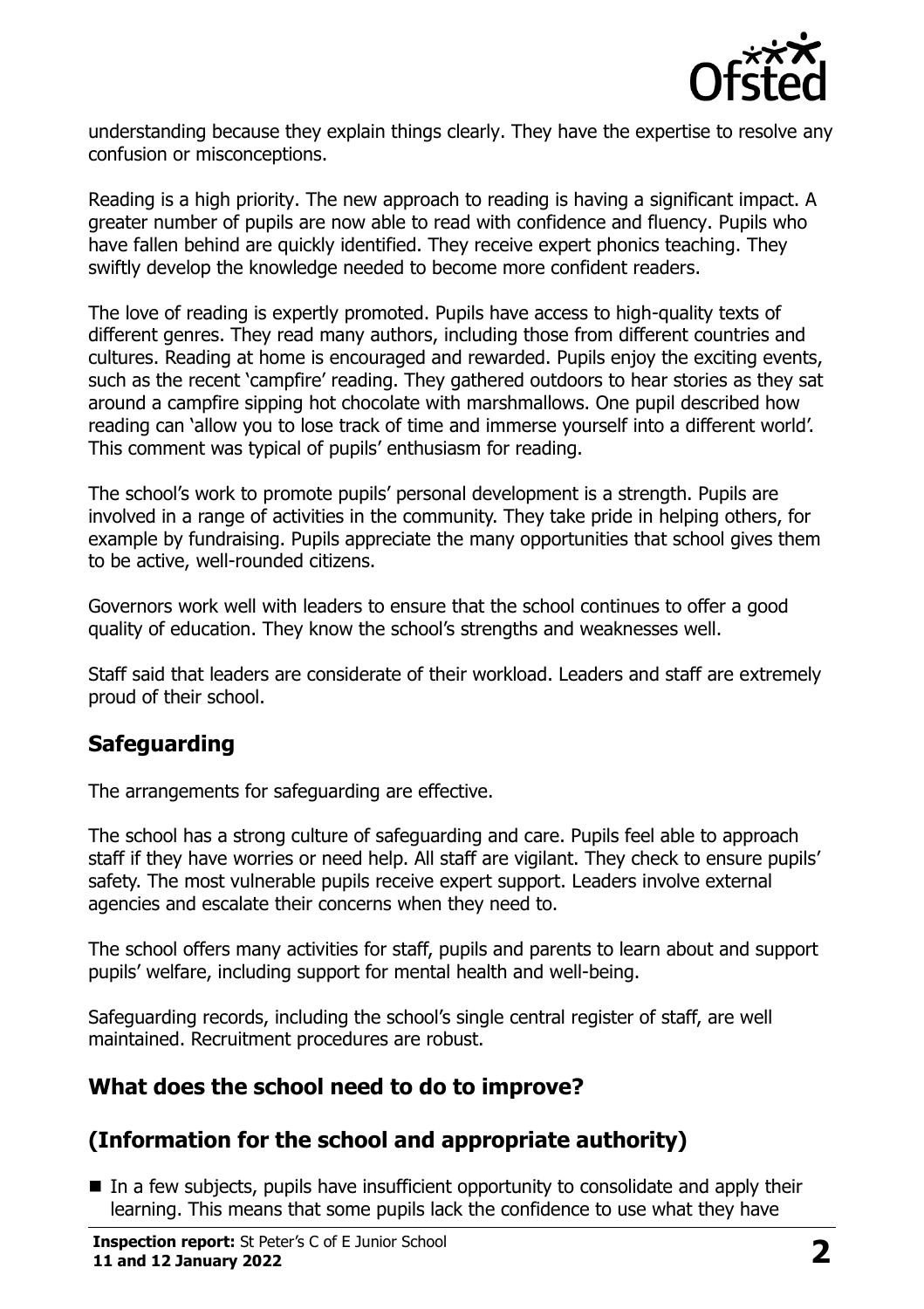

learned in a range of contexts. Occasionally, teachers' expectations of what pupils can achieve are not as high as they could be. Leaders must ensure that the curriculum is implemented consistently so that all pupils acquire the knowledge and skills required to move successfully to their next steps in learning.

# **Background**

When we have judged a school to be good we will then normally go into the school about once every four years to confirm that the school remains good. This is called a section 8 inspection of a good or outstanding school, because it is carried out under section 8 of the Education Act 2005. We do not give graded judgements on a section 8 inspection. However, if we find evidence that a school would now receive a higher or lower grade, then the next inspection will be a section 5 inspection. Usually this is within one to two years of the date of the section 8 inspection. If we have serious concerns about safeguarding, behaviour or the quality of education, we will deem the section 8 inspection as a section 5 inspection immediately.

This is the second section 8 inspection since we judged the school to be good in July 2013.

### **How can I feed back my views?**

You can use [Ofsted Parent View](https://parentview.ofsted.gov.uk/) to give Ofsted your opinion on your child's school, or to find out what other parents and carers think. We use information from Ofsted Parent View when deciding which schools to inspect, when to inspect them and as part of their inspection.

The Department for Education has further quidance on how to complain about a school.

If you are the school and you are not happy with the inspection or the report, you can [complain to Ofsted.](https://www.gov.uk/complain-ofsted-report)

### **Further information**

You can search for [published performance](http://www.compare-school-performance.service.gov.uk/) information about the school.

In the report, '[disadvantaged pupils](http://www.gov.uk/guidance/pupil-premium-information-for-schools-and-alternative-provision-settings)' refers to those pupils who attract government pupil premium funding: pupils claiming free school meals at any point in the last six years and pupils in care or who left care through adoption or another formal route.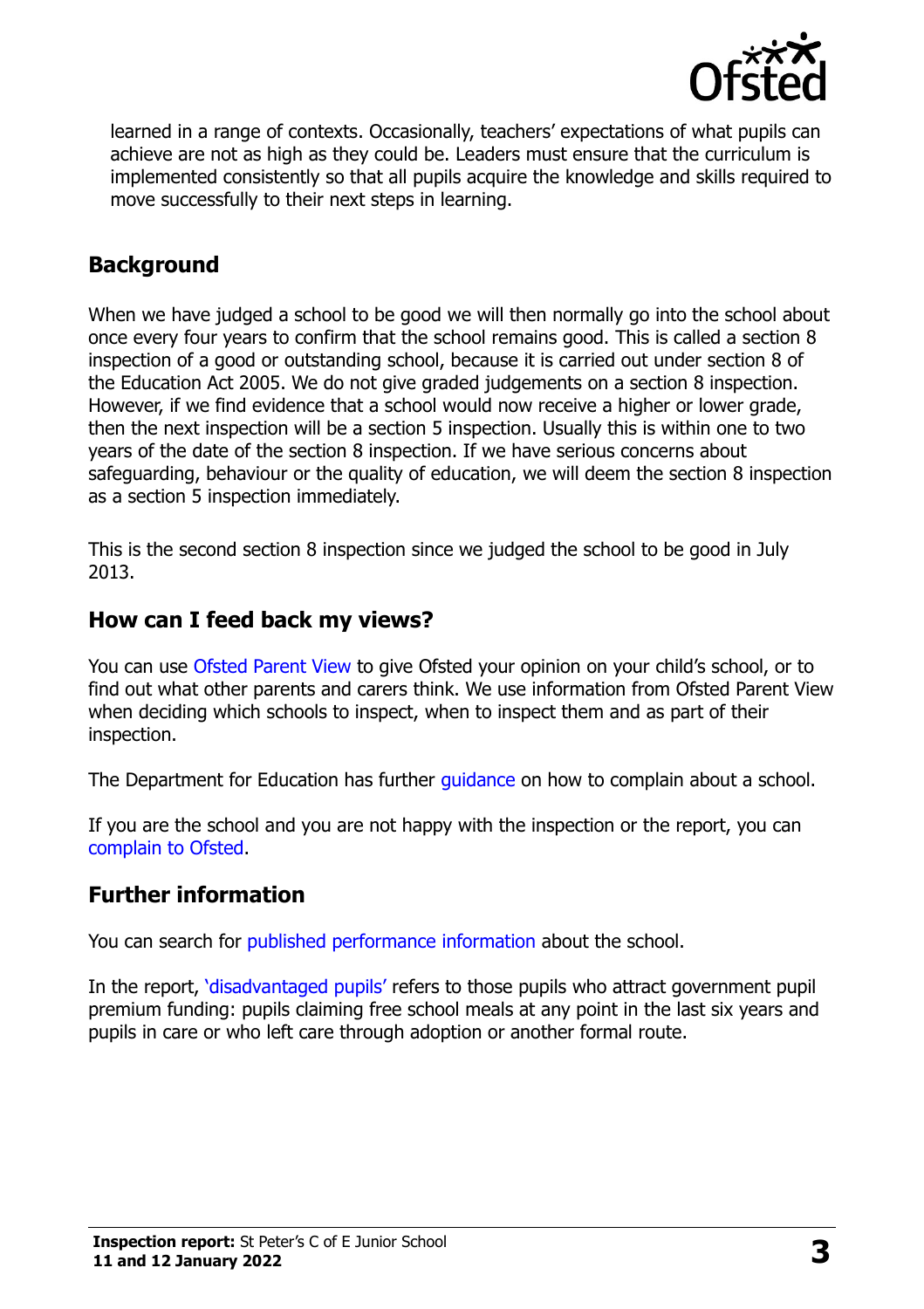

# **School details**

| Unique reference number             | 122767                                                               |
|-------------------------------------|----------------------------------------------------------------------|
| <b>Local authority</b>              | Nottinghamshire County Council                                       |
| <b>Inspection number</b>            | 10211647                                                             |
| <b>Type of school</b>               | <b>Junior</b>                                                        |
| <b>School category</b>              | Voluntary controlled                                                 |
| Age range of pupils                 | 7 to 11                                                              |
| <b>Gender of pupils</b>             | Mixed                                                                |
| Number of pupils on the school roll | 358                                                                  |
| <b>Appropriate authority</b>        | The governing body                                                   |
| <b>Chair of governing body</b>      | Sheila Johnson-Marshall                                              |
| <b>Headteacher</b>                  | Michael Bradley                                                      |
| Website                             | http://www.stpetersjunior.org.uk                                     |
| Date of previous inspection         | 12 January 2017, under section 8 of the<br><b>Education Act 2005</b> |

# **Information about this school**

■ The headteacher joined the school in January 2020.

### **Information about this inspection**

- This was the first routine inspection the school received since the COVID-19 pandemic began. The inspector discussed the impact of the pandemic with leaders and has taken that into account in their evaluation of the school.
- The inspector met with the headteacher and other senior leaders to discuss their evaluation of the quality of education. She met with the chair of governors and two members of the governing body. She spoke to representatives of the local authority and the school's improvement adviser by telephone.
- The inspector carried out deep dives in reading, Spanish and mathematics. For each deep dive the inspector met with subject leaders, looked at curriculum planning, visited lessons, spoke with teachers and pupils and looked at samples of pupils' work. She heard pupils read with an adult.
- The inspector met with the designated safeguarding leads to discuss the actions taken to keep children safe. She reviewed a range of documents, including the school's single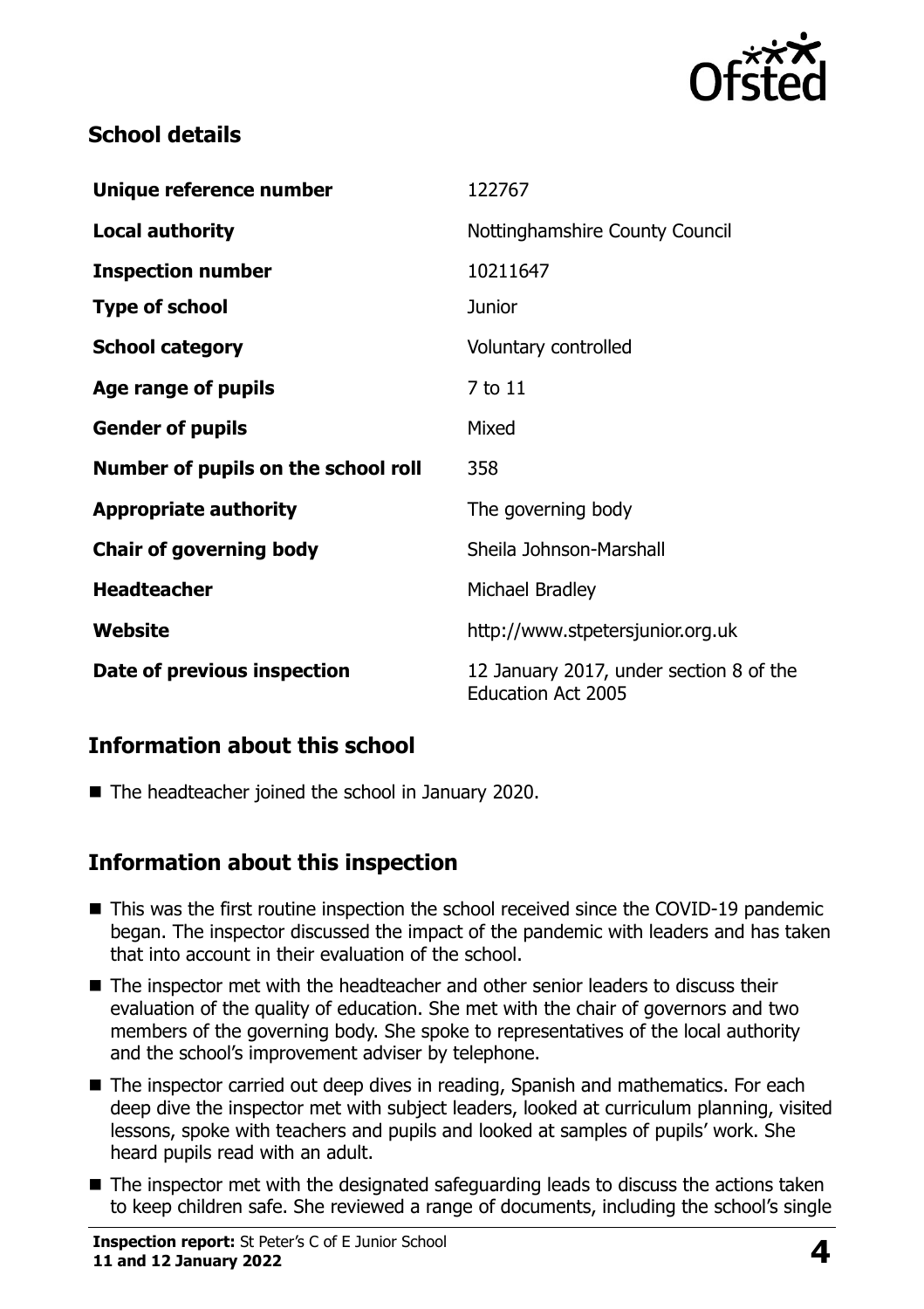

central record of staff. She looked at information about the actions taken to protect pupils.

■ The views of 14 members of staff were considered. The 87 responses to Ofsted's parent survey, Ofsted Parent View, were taken into account.

#### **Inspection team**

Jayne Ashman, lead inspector **Her Majesty's Inspector**